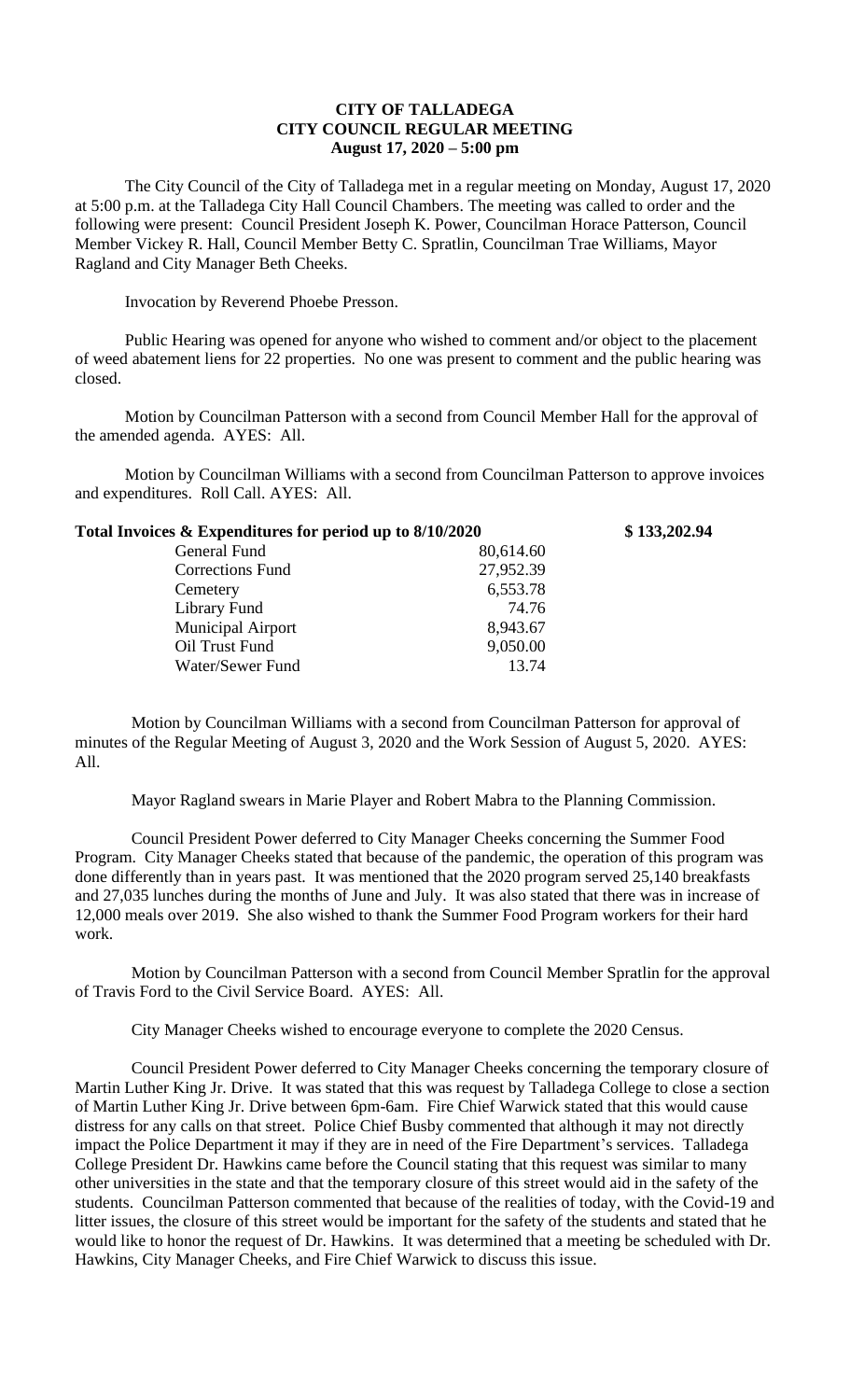City Manager Cheeks commented that the dedication of Horace Patterson Drive was well attended and an honor deserved by Councilman Patterson. She also mentioned that the ceremony of the Dr. Billy C. Hawkins Student Activity Center had increased her admiration for the College's president and that she had learned a great deal about him.

Council President Power deferred to Rod Skene concerning the Sensory Loss Advisory Panel. Mr. Skene wished to thank Councilman Williams for presenting last month's report and deferred to Mrs. Amber James concerning the August report. Mrs. James stated that the panel has been working on a workshop that would address some common courtesies and barrier issues when dealing with anyone with sensory loss. It was planned that there would be three separate trainings for emergency medical professionals, the Police Department and Fire Department to address things specific to each department. She also stated that once everything is sorted out it will be presented to the Council. City Manager Cheeks wished to offer the use of City Hall to hold the workshop and any recordings to be uploaded to the City website.

**Ordinance #1880** to close Piedmont Ave. from intersection with Broadway Ave. to the intersection with Jackson Trace to vehicular traffic

Motion by Councilman Williams with a second from Councilman Patterson for the Reading of the Heading Only of Ordinance #1880. Roll Call. AYES: All.

AN ORDINANCE TO CLOSE PIEDMONT AVENUE FROM THERE INTERSECTION WITH BROADWAY AVENUE TO THE INTERSECTION WITH JACKSON TRACE TO VEHICULAR TRAFFIC

Motion by Council Member Spratlin with a second from Councilman Williams for Immediate Consideration of Ordinance #1880. Roll Call. AYES: All.

Motion by Councilman Patterson with a second from Councilman Williams for the Adoption of Ordinance #1880. Roll Call. AYES: All.

**Resolution #5064** to assess a weed abatement lien on 312 Jemison St. **Resolution #5065** to assess a weed abatement lien on 11 Sloan Ave. East **Resolution #5066** to assess a weed abatement lien on Vacant lot on Sloan Ave. East **Resolution #5067** to assess a weed abatement lien on 114 Sloan Ave. East **Resolution #5068** to assess a weed abatement lien on 600 Leahy Circle **Resolution #5069** to assess a weed abatement lien on Vacant lot on Coffee St. **Resolution #5070** to assess a weed abatement lien on 505 Oak Circle **Resolution #5071** to assess a weed abatement lien on 733 Pulliam St. **Resolution #5072** to assess a weed abatement lien on 720 Pulliam St. **Resolution #5073** to assess a weed abatement lien on 722 Pulliam St. **Resolution #5074** to assess a weed abatement lien on Vacant lot corner of Pine St. and Lincoln Ave. **Resolution #5075** to assess a weed abatement lien on 416 Dumas Ave. **Resolution #5076** to assess a weed abatement lien on 1205 Lincoln Ave. **Resolution #5077** to assess a weed abatement lien on House on corner of Frazier St. and East Davis St. **Resolution #5078** to assess a weed abatement lien on 122 Lane St. **Resolution #5079** to assess a weed abatement lien on Vacant lot on Cross St. West **Resolution #5080** to assess a weed abatement lien on Vacant lot on 16<sup>th</sup> St. **Resolution #5081** to assess a weed abatement lien on 716 Coleman Drive

Motion by Councilman Patterson with a second from Councilman Williams for the approval of Resolution #5064 to Resolution #5081. Roll Call. AYES: All.

**Resolution #5082** approving a contract with Douglas Contractors of Vincent, AL for repairs to Heritage Hall at a cost not to exceed \$24,900.00 pending compliance with insurance and licensing requirements

Motion by Councilman Williams with a second from Councilman Patterson for the approval of Resolution #5082. Roll Call. AYES: Council President Power, Councilman Patterson, Council Member Hall, and Councilman Williams NAY: Council Member Spratlin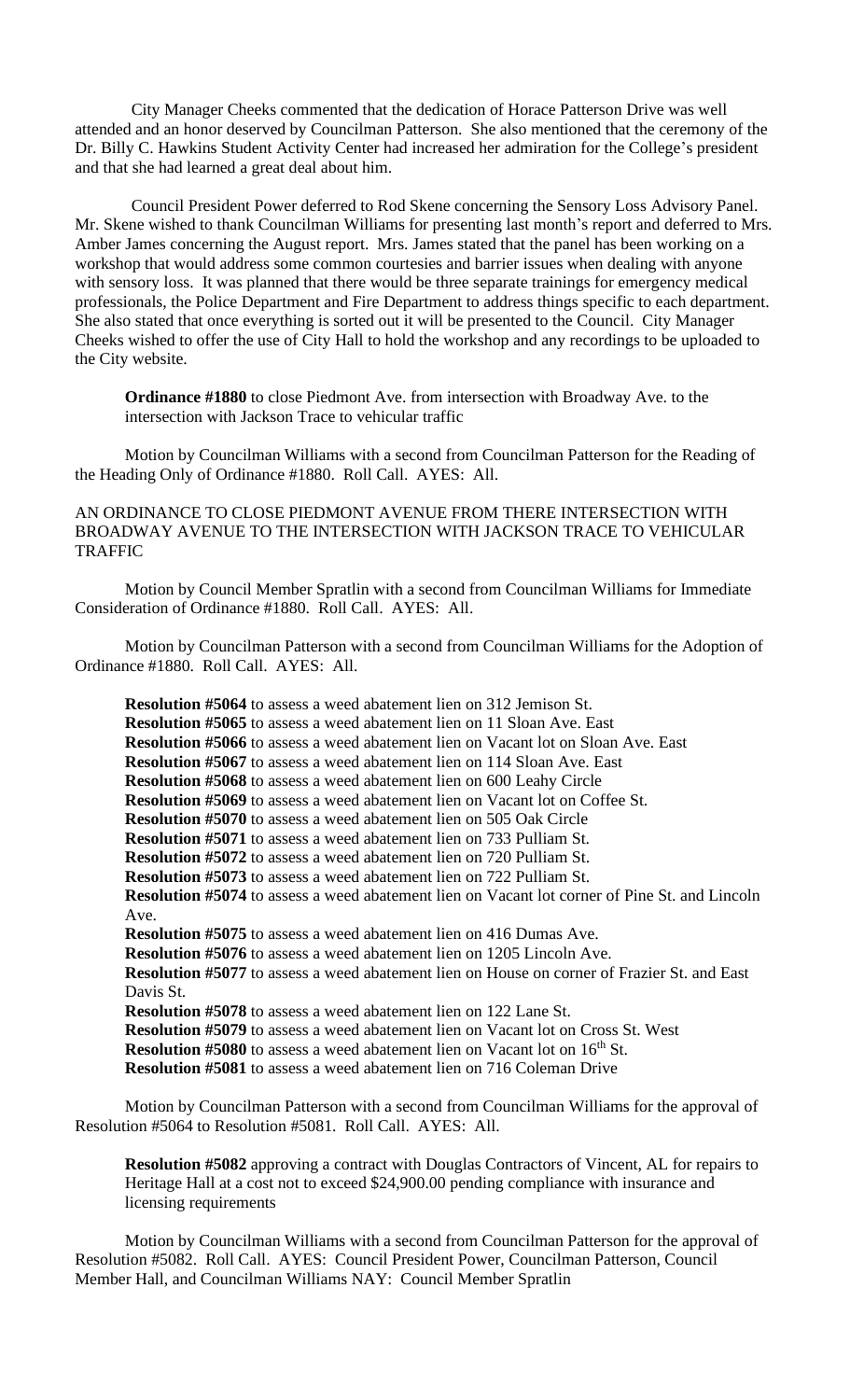**Resolution #5083** approving a contract with WCA of Alabama for residential waste collection and disposal at a cost of \$19.00 per customer, per month pending insurance, licensing, and bonding requirements

Motion by Councilman Patterson with a second from Council Member Hall for the approval of Resolution #5083. Roll Call. AYES: All.

**Resolution #5084** to assess a weed abatement lien on Vacant lot on Franklin Ave. **Resolution #5085** to assess a weed abatement lien on 301 Dumas Ave. **Resolution #5086** to assess a weed abatement lien on 512 McMillan St. **Resolution #5087** to assess a weed abatement lien on VJS Stop and Shop on Fort Lashley Ave.

Motion by Councilman Patterson with a second from Council Member Hall for the approval of Resolution #5084 to Resolution #5087. Roll Call. AYES: All.

Motion by Councilman Patterson with a second by Council Member Spratlin to approve invoices and expenditures for the Water Department. AYES: All.

| Water Department Expenditures for 7/25/2020 to 8/10/2020 |            | \$276,684.32 |
|----------------------------------------------------------|------------|--------------|
| Water/Sewer Fund                                         | 276,684.32 |              |

Council President Power requested the number of speeding tickets given out and inquired about the ATV's running out on the street. Police Chief Busby stated that it was difficult to arrest those riding on the ATV's as at a certain point chasing them gets to be too dangerous.

Motion by Councilman Patterson with a second from Council Member Spratlin to nominate Councilman Williams as Council President for the next 9 months. Roll Call. AYES: Council President Power, Councilman Patterson, Council Member Hall, and Council Member Spratlin ABSTAIN: Councilman Williams

Motion by Councilman Patterson with a second from Councilman Williams to nominate Council Member Spratlin as Council President Pro Tem for the next 9 months. Roll Call. AYES: Council President Power, Councilman Patterson, Council Member Hall, and Councilman Williams ABSTAIN: Council Member Spratlin

It was decided that a Budget Work Session be scheduled for Monday, August 24, 2020 at 5pm.

City Manager Cheeks commented that there was a letter received from a citizen complimenting the Water Department and that there was a request from a citizen who wished for the City to participate in Overdose Awareness Day on August 31. Arrangements have been made to light the front door of City Hall purple to honor Overdose Awareness Day.

Mayor Ragland wished to congratulate Councilman Patterson on the naming of a street in his honor. He also informed the Council that he had received a complaint about pot holes on Sloan and asked about the process to repair pot holes. Public Works Director Phillips stated that every month the department goes through a list to patch pot holes and will take requests as they are called in.

Council Member Hall commented that there are still complaints concerning illegal dumps and asked if there was any way to fine the people littering. City Manager Cheeks stated that it was difficult to fine littering as you would have to catch them in the act.

Councilman Patterson stated that the litter issue was horrible and asked City Manager Cheeks if there was an alternative to dealing with littering which currently has to go through City Court. City Manager Cheeks stated that there was an ordinance in place however if the Council feels that it is not strong enough and the fees not high enough it could be changed. She also stated that she would have to confer with City Attorney O'Brien concerning the offense not going through City Court. Councilman Patterson requested that City Manager Cheeks make contact with the City Board of Education Superintendent to organize education concerning littering.

Council Member Spratlin stated that there had been several complaints concerning the grass at Oak Hill Cemetery and asked how many times it is cut and inquired about the historic sign on the Square. It